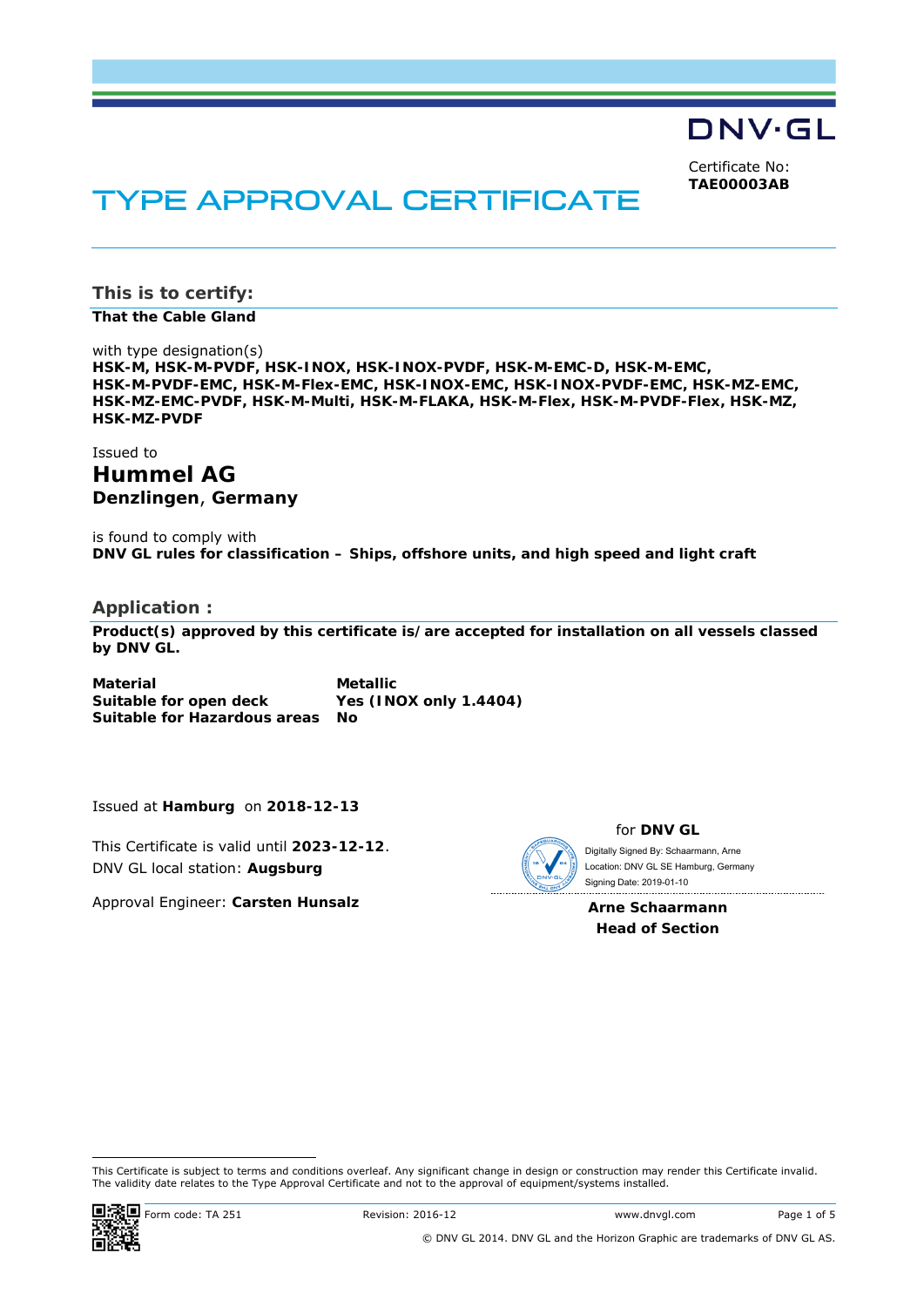## **Product description**

*HSK-Industry Standard:* 

| Type designation:            | HSK-M / HSK-M-PVDF                                       |
|------------------------------|----------------------------------------------------------|
| Gland material:              | Nickel plated brass                                      |
|                              | Clamping insert: Polyamide / PVDF                        |
| Seal material:               | Buna-N / FKM or Silicone etc.                            |
| Operating temperature range: | -40 °C to +100 °C (Polyamide) / -35 °C to +150 °C (PVDF) |
| Degree of protection:        | IP 68 (10 bar), IP 69K                                   |
| Cable type:                  | Braided / Armoured or Unbraided / Unarmoured             |
|                              | (no connection for braid/armour)                         |
| Gland sizes range:           | Metric thread size: 12, 16, 20, 25, 32, 40, 50, 63       |
|                              | PG thread size: 7, 9, 11, 13.5, 16, 21, 29, 36, 42, 48   |
|                              | NPT thread size: 3/8", 1/2", 3/4", 1"                    |

| Type designation:            | HSK-INOX / HSK-INOX-PVDF                                 |
|------------------------------|----------------------------------------------------------|
| Gland material:              | Stainless steel (1.4305 / 1.4404)                        |
|                              | Clamping insert: Polyamide / PVDF                        |
| Seal material:               | Buna-N / FKM or Silicone etc.                            |
| Operating temperature range: | -40 °C to +100 °C (Polyamide) / -35 °C to +150 °C (PVDF) |
| Degree of protection:        | IP 68 (10 bar), IP 69K                                   |
| Cable type:                  | Braided / Armoured or Unbraided / Unarmoured             |
|                              | (no connection for braid/armour)                         |
| Gland sizes range:           | Metric thread size: 12, 16, 20, 25, 32, 40, 50, 63       |
|                              | PG thread size: 7, 9, 11, 13.5, 16, 21, 29, 36, 42, 48   |
|                              | NPT thread size: 3/8", 1/2", 3/4", 1"                    |

#### *HSK-EMC-Industry Standard:*

| Type designation:            | <b>HSK-M-EMC-D</b>                                     |
|------------------------------|--------------------------------------------------------|
| Gland material:              | Nickel plated brass                                    |
|                              | Clamping insert: Metalised polyamide                   |
| Seal material:               | Buna-N or Silicone etc.                                |
| Operating temperature range: | $-40$ °C to $+100$ °C                                  |
| Degree of protection:        | IP 68 (10 bar), IP 69K                                 |
| Cable type:                  | Braided / Armoured or Unbraided / Unarmoured           |
|                              | (with connection for braid/armour)                     |
| Gland sizes range:           | Metric thread size: 12, 16, 20, 25, 32, 40, 50, 63     |
|                              | PG thread size: 7, 9, 11, 13.5, 16, 21, 29, 36, 42, 48 |
|                              | NPT thread size: 3/8", 1/2", 3/4"                      |

| Type designation:            | HSK-M-EMC / HSK-M-PVDF-EMC                               |
|------------------------------|----------------------------------------------------------|
| Gland material:              | Nickel plated brass                                      |
|                              | Clamping insert: Polyamide / PVDF                        |
| Seal material:               | Buna-N / FKM or Silicone etc.                            |
| Operating temperature range: | -40 °C to +100 °C (Polyamide) / -35 °C to +150 °C (PVDF) |
| Degree of protection:        | IP 68 (10 bar), IP 69K                                   |
| Cable type:                  | Braided / Armoured or Unbraided / Unarmoured             |
|                              | (with connection for braid/armour)                       |
| Gland sizes range:           | Metric thread size: 12, 16, 20, 25, 32, 40, 50, 63       |
|                              | PG thread size: 7, 9, 11, 13.5, 16, 21, 29, 36, 42, 48   |
|                              | NPT thread size: 3/8", 1/2", 3/4"                        |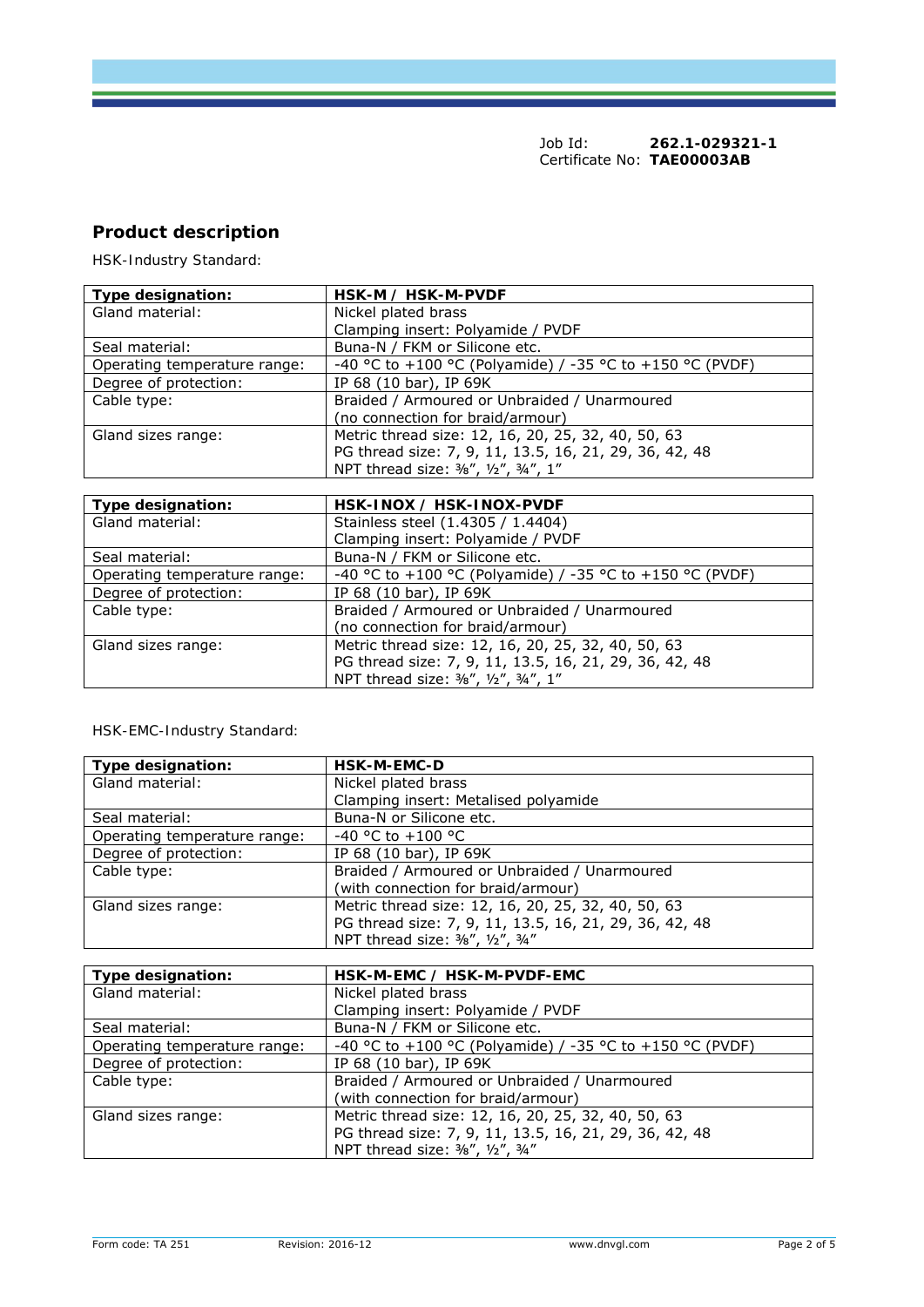| Type designation:            | <b>HSK-M-Flex-EMC</b>                          |
|------------------------------|------------------------------------------------|
| Gland material:              | Nickel plated brass with steel spring (1.4310) |
|                              | Clamping insert: Polyamide                     |
| Seal material:               | Buna-N or Silicone etc.                        |
| Operating temperature range: | $-40$ °C to $+100$ °C                          |
| Degree of protection:        | IP 68 (10 bar), IP 69K                         |
| Cable type:                  | Braided / Armoured or Unbraided / Unarmoured   |
|                              | (with connection for braid/armour)             |
| Gland sizes range:           | Metric thread size: 12, 16, 20, 25             |
|                              | PG thread size: 7, 9, 11, 13.5, 16, 21         |
|                              | NPT thread size: 3/8", 1/2", 3/4"              |
|                              |                                                |
| Toma deelmaattan.            | HER INOVITION AND LIGHT INOVIDUDE FMO          |

| Type designation:            | HSK-INOX-EMC / HSK-INOX-PVDF-EMC               |
|------------------------------|------------------------------------------------|
| Gland material:              | Stainless steel (1.4305 / 1.4404)              |
|                              | Clamping insert: Polyamide                     |
| Seal material:               | Buna-N or Silicone etc.                        |
| Operating temperature range: | $-40$ °C to $+100$ °C                          |
| Degree of protection:        | IP 68 (10 bar), IP 69K                         |
| Cable type:                  | Braided / Armoured or Unbraided / Unarmoured   |
|                              | (with connection for braid/armour)             |
| Gland sizes range:           | Metric thread size: 12, 16, 20, 25, 32, 40     |
|                              | PG thread size: 7, 9, 11, 13.5, 16, 21, 29, 36 |

| Type designation:            | HSK-MZ-EMC / HSK-MZ-EMC-PVDF                             |
|------------------------------|----------------------------------------------------------|
| Gland material:              | Nickel plated brass                                      |
|                              | Clamping insert: Polyamide / PVDF                        |
| Seal material:               | Buna-N / FKM or Silicone etc.                            |
| Operating temperature range: | -40 °C to +100 °C (Polyamide) / -35 °C to +150 °C (PVDF) |
| Degree of protection:        | IP 68 (10 bar), IP 69K                                   |
| Cable type:                  | Braided / Armoured or Unbraided / Unarmoured             |
|                              | (with connection for braid/armour)                       |
| Gland sizes range:           | Metric thread size: 12, 16, 20, 25, 32, 40, 50, 63       |
|                              | PG thread size: 7, 9, 11, 13.5, 16, 21, 29, 36, 42, 48   |
|                              | NPT thread size: 3/8", 1/2", 3/4"                        |

*HSK for special applications:* 

| Type designation:            | HSK-M-Multi / HSK-M-FLAKA                                  |
|------------------------------|------------------------------------------------------------|
| Gland material:              | Nickel plated brass                                        |
|                              | Clamping insert: Polyamide                                 |
| Seal material:               | Elastomer or Silicone etc.                                 |
| Operating temperature range: | $-40$ °C to $+100$ °C                                      |
| Degree of protection:        | IP 65, IP 68 (10 bar) possible with ideal fit              |
| Cable type:                  | Braided / Armoured or Unbraided / Unarmoured               |
|                              | (no connection for braid/armour)                           |
| Gland sizes range:           | Metric thread size: 12*, 16*, 20, 25, 32, 40, 50, 63       |
|                              | PG thread size: 7*, 9*, 11*, 13.5*, 16, 21, 29, 36, 42, 48 |
|                              | NPT thread size: 3/8"*, 1/2"*, 3/4", 1"                    |
|                              | * Gland sizes only for HSK-M-Multi                         |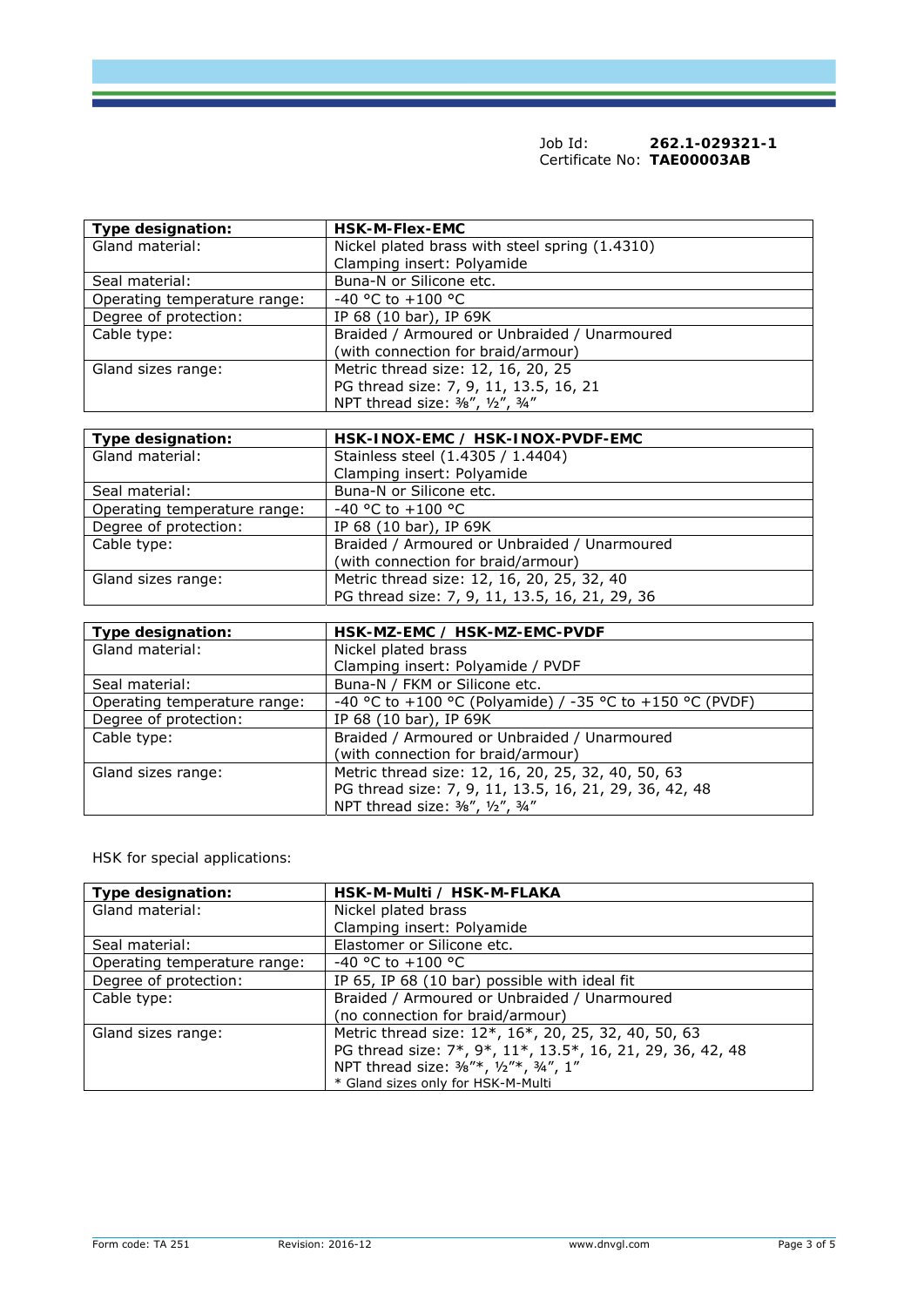| Type designation:            | HSK-M-Flex / HSK-M-PVDF-Flex                             |
|------------------------------|----------------------------------------------------------|
| Gland material:              | Nickel plated brass with steel spring (1.4310)           |
|                              | Clamping insert: Polyamide / PVDF                        |
| Seal material:               | Buna-N / FKM or Silicone etc.                            |
| Operating temperature range: | -40 °C to +100 °C (Polyamide) / -35 °C to +150 °C (PVDF) |
| Degree of protection:        | IP 68 (10 bar), IP 69K                                   |
| Cable type:                  | Braided / Armoured or Unbraided / Unarmoured             |
|                              | (no connection for braid/armour)                         |
| Gland sizes range:           | Metric thread size: 12, 16, 20, 25                       |
|                              | PG thread size: 7, 9, 11, 13.5, 16, 21                   |
|                              | NPT thread size: 3/8", 1/2", 3/4"                        |

| Type designation:            | HSK-MZ / HSK-MZ-PVDF                                     |
|------------------------------|----------------------------------------------------------|
| Gland material:              | Nickel plated brass                                      |
|                              | Clamping insert: Polyamide / PVDF                        |
| Seal material:               | Buna-N / FKM or Silicone etc.                            |
| Operating temperature range: | -40 °C to +100 °C (Polyamide) / -35 °C to +150 °C (PVDF) |
| Degree of protection:        | IP 68 (10 bar), IP 69K within specified clamping range   |
| Cable type:                  | Braided / Armoured or Unbraided / Unarmoured             |
|                              | (no connection for braid/armour)                         |
| Gland sizes range:           | Metric thread size: 12, 16, 20, 25, 32, 40, 50, 63       |
|                              | PG thread size: 7, 9, 11, 13.5, 16, 21, 29, 36, 42, 48   |
|                              | NPT thread size: 3/8", 1/2", 3/4", 1"                    |

*Accessories:* 

| Type designation:            | <b>Plug V-NE-Ms</b>                                    |
|------------------------------|--------------------------------------------------------|
| Material:                    | Nickel plated brass                                    |
| O-Ring:                      | Buna-N                                                 |
| Operating temperature range: | $-20$ °C to $+95$ °C                                   |
| Degree of protection:        | IP 54 (V-NE-Ms) / IP 68 (10 bar), IP 69K (V-NE-Ms-SD)  |
| Sizes range:                 | Metric thread size: 12, 16, 20, 25, 32, 40, 50, 63     |
|                              | PG thread size: 7, 9, 11, 13.5, 16, 21, 29, 36, 42, 48 |

| Type designation:            | Plug V-INOX                                            |
|------------------------------|--------------------------------------------------------|
| Material:                    | Stainless steel (1.4305)                               |
| O-Ring:                      | Buna-N / FKM / VMQ                                     |
| Operating temperature range: | -20 °C to +95 °C (Buna-N) / -20 °C to 180 °C (FKM) /   |
|                              | -60 °C to +180 °C (VMQ)                                |
| Degree of protection:        | IP 68 (10 bar), IP 69K                                 |
| Sizes range:                 | Metric thread size: 12, 16, 20, 25, 32, 40, 50, 63     |
|                              | PG thread size: 7, 9, 11, 13.5, 16, 21, 29, 36, 42, 48 |

| Type designation: | Locknut GM-Ms / GM-EMC                                                                                                                                                                                                      |
|-------------------|-----------------------------------------------------------------------------------------------------------------------------------------------------------------------------------------------------------------------------|
| Material:         | Nickel plated brass                                                                                                                                                                                                         |
| Sizes range:      | Metric thread size: 12, 16, 20, 25, 32, 40, 50, 63, 75*, 80*, 90*,<br>$100^*$ , $110^*$<br>PG thread size: 7, 9, 11, 13.5, 16, 21, 29, 36, 42, 48<br>BSP thread size*: G 21/2", G 3", G 4"<br>* Thread sizes only for GM-Ms |